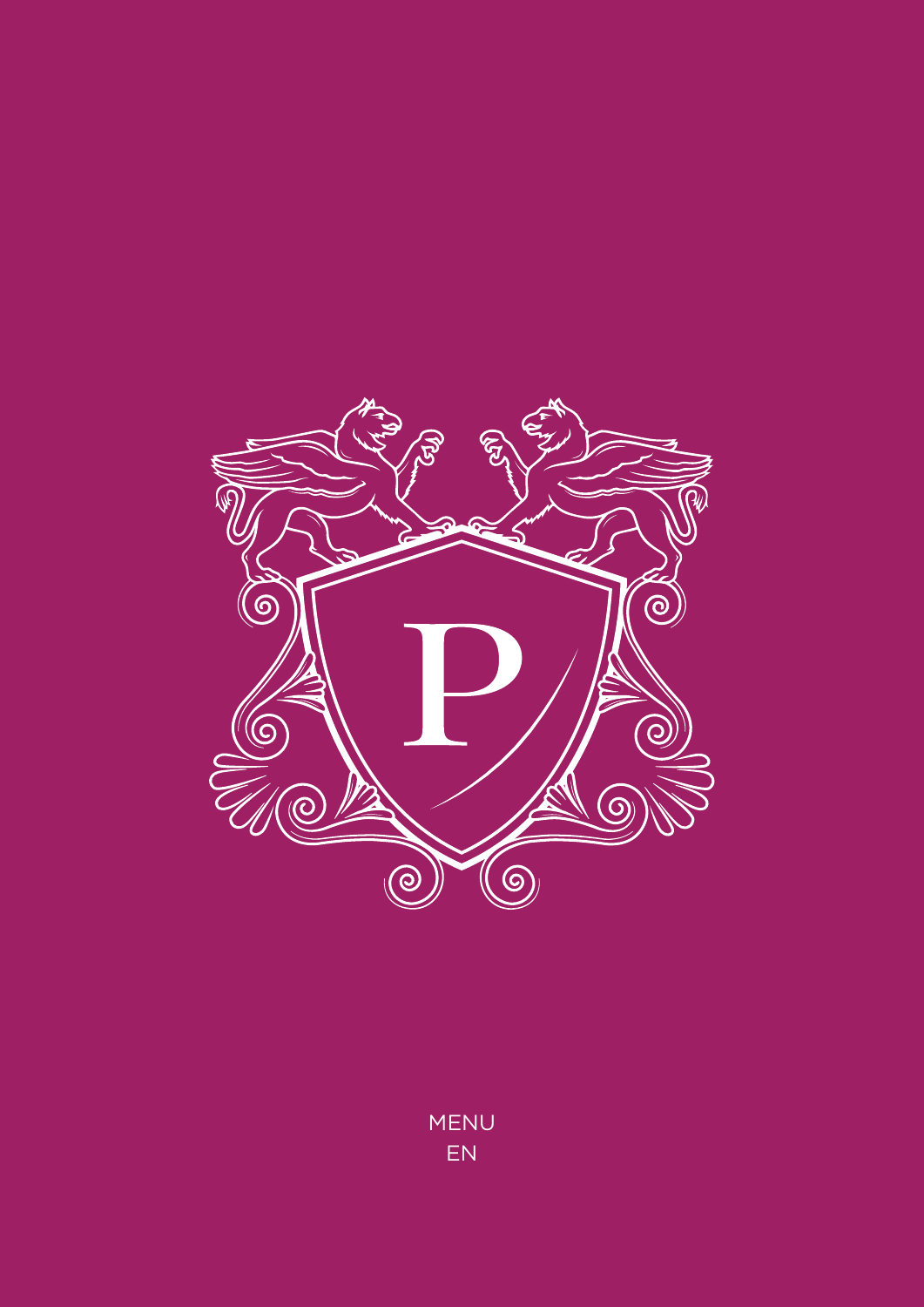

#### **COUVERT**

Served to all guests Daily assortment of homemade bread Welcoming snack designed by the Chef de Cuisine Assortment of olive oils 18.00 kn

## COLD APPETIZERS

| Mozzarella and tomatoes with arugula pesto                                                                                                         | 135.00 kn |
|----------------------------------------------------------------------------------------------------------------------------------------------------|-----------|
| Zucchini in lemon and pepper with cottage cheese in olive tapenade                                                                                 | 118.00 kn |
| Beef-tartar from Chef de Cuisine                                                                                                                   | 152.00 kn |
| Beef Capriccio in lime and peperoncino with cottage cheese in pepper                                                                               | 152.00 kn |
| Octopus Carpaccio over young leaf lettuce with piculja olive oil                                                                                   | 148.00 kn |
| Swordfish in wild orange marinade                                                                                                                  | 148,00 kn |
| Lobster&Pepper cookie<br>Lobster served on bed of young leaf lettuce with Mediterranean herbs on black cocktail sauce, pepper<br>cookie with lemon | 285.00 kn |
| Tuna tartar and toast with Mediterranean herbs                                                                                                     | 148.00 kn |
| Tasting plate from the Chef de Cuisine<br>Pressed octopus, swordfish and caviar                                                                    | 148.00 kn |
| <b>SOUPS</b>                                                                                                                                       |           |
| Zucchini cream soup                                                                                                                                | 52.00 kn  |
| Cold yogurt soup                                                                                                                                   | 52.00 kn  |
| Home made fish soup                                                                                                                                | 56.00 kn  |
| Crab soup                                                                                                                                          | 68.00 kn  |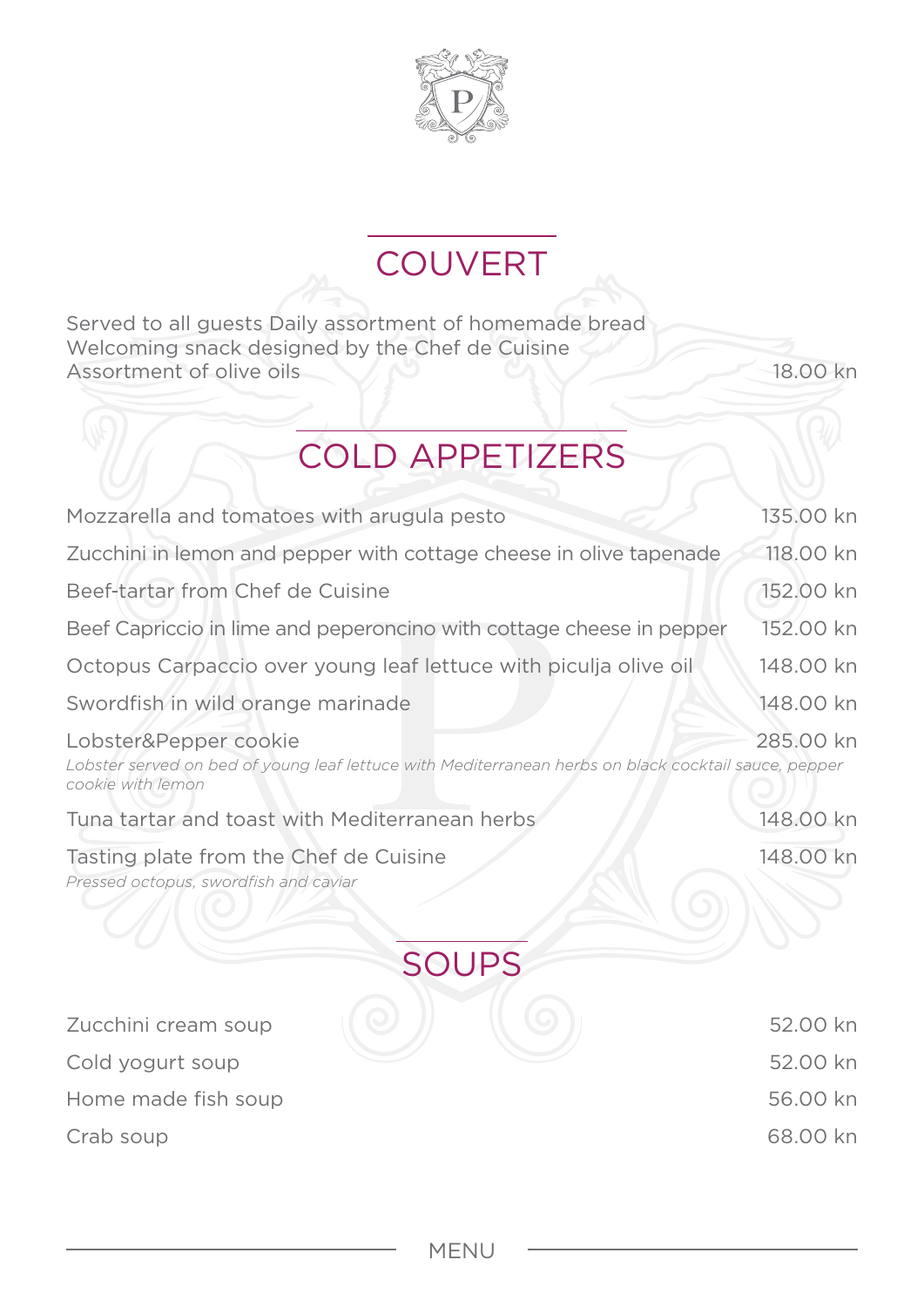

### WARM APPETIZERS

| Prawn risotto with peppered Parmesan crisps                                             | 146.00 kn |
|-----------------------------------------------------------------------------------------|-----------|
| Homemade pljukanci pasta in truffle sauce with prawn<br>and scallop meat                | 196.00 kn |
| Spaghetti with prawn meat in golden sauce                                               | 186.00 kn |
| Lobster bisque and cottage cheese ravioli                                               | 298.00 kn |
| Fried baby squid over black cocktail sauce<br>Cold cucumber salad with marinated cloves | 164.00 kn |
| Capesante in zucchini on arugula pesto creamy beetroot risotto                          | 176.00 kn |
|                                                                                         |           |

# VEGETARIAN DISHES

| Ravioli with vegetable filling on Mediterranean herbs sauce | 125.00 kn |
|-------------------------------------------------------------|-----------|
| Grilled vegetables with baked new potatoes and rosemary     | 112,00 kn |
| Smoked cheese fried with sesame seeds served with           |           |
| cold cucumber salad and marinated cloves                    | 145.00 kn |

#### SPECIAL ASORTMENT OF FISH AND CRABS FROM OUR SHACK RECOMMENDED BY CHEF DE CUISINE

| 60.00 kn  |
|-----------|
| 640.00 kn |
| 980,00 kn |
| 60.00 kn  |
| 590.00 kn |
|           |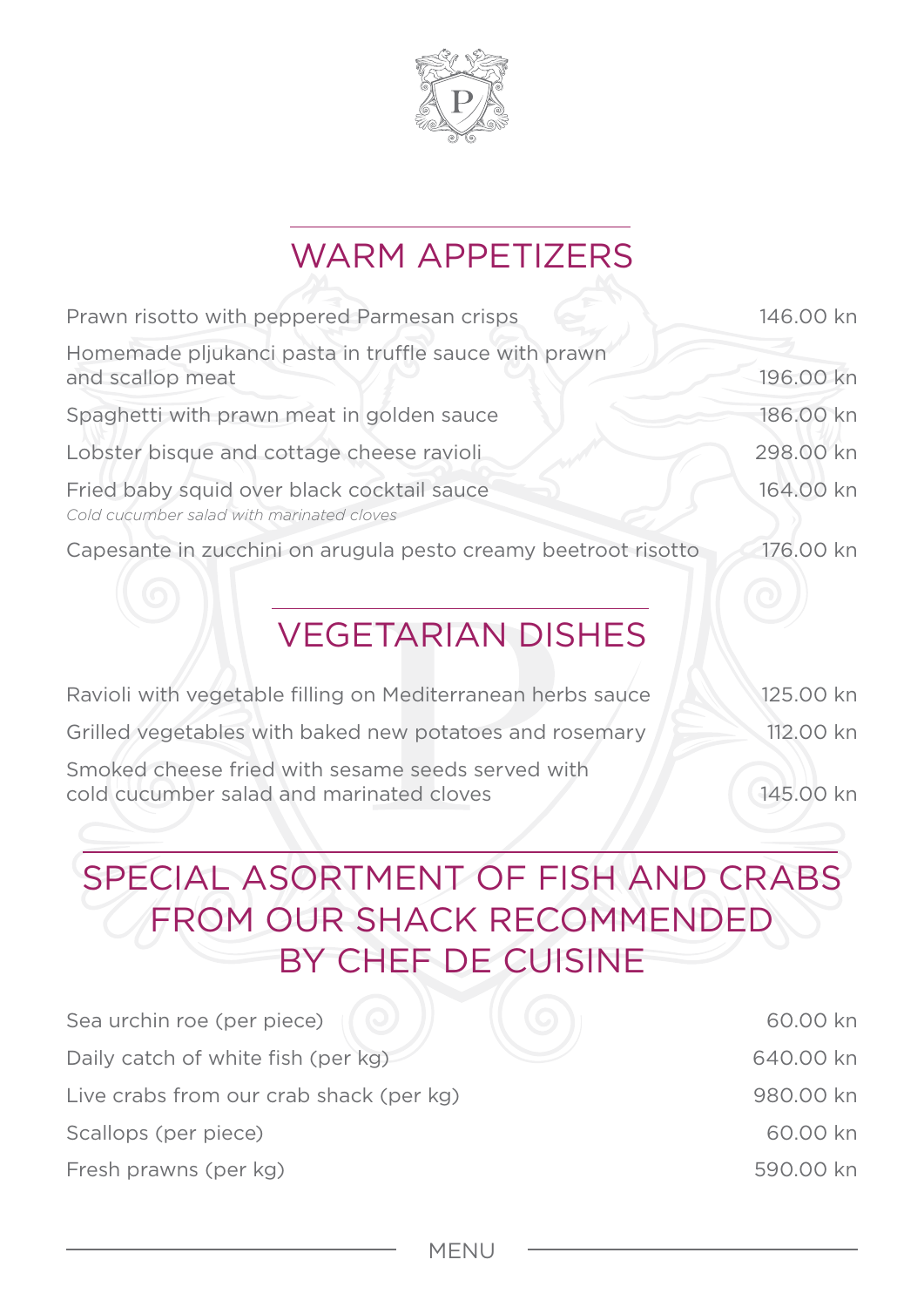

# FISH DISHES

| Grilled squid served with warm-cold vegetable salad                               | 178.00 kn |
|-----------------------------------------------------------------------------------|-----------|
| Grilled octopus arms over tomato salsa with<br>new potato and rosemary            | 186.00 kn |
| Cod fillet wrapped in black olives on broad beans foam<br>with vegetable ravioli  | 218.00 kn |
| Tuna in sesame over cold black ink cocktail sauce<br>with creamy beetroot risotto | 208.00 kn |
| Monkfish panada from the Chef de Cuisine                                          | 212.00 kn |
|                                                                                   |           |

# MEAT DISHES

| Rolled chicken breast with mozzarella and<br>arugula in mushroom sauce with fried nettle gnocchi | 178.00 kn |
|--------------------------------------------------------------------------------------------------|-----------|
| Pork fillet and confit in forest fruit and red pepper sauce<br>with cottage cheese ravioli       | 187.00 kn |
| Grilled beefsteak over aubergine cream with beetroot<br>in sesame and gorgonzola                 | 248.00 kn |
| Lamb chop with the crust of Samobor mustard over fried<br>onions with new potatoes and rosemary  | 258.00 kn |
| Grilled beef steak over truffle sauce with homemade<br>pljukanci pasta and fresh Istrian truffle | 268.00 kn |